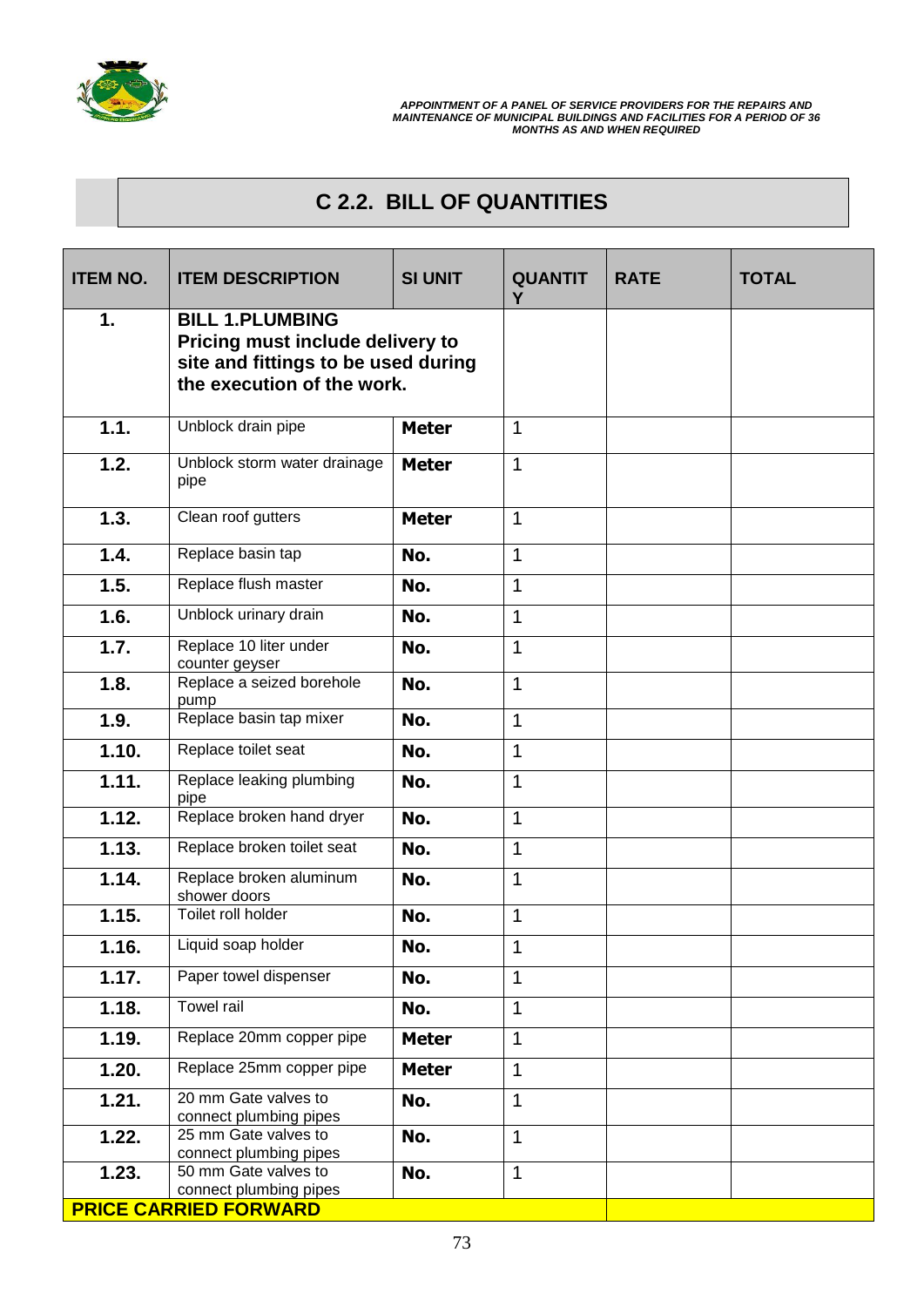

| <b>ITEM NO.</b> | <b>ITEM DESCRIPTION</b>                                                                                                                                                                                                                                                                             | <b>SI UNIT</b> | <b>QUANTIT</b><br>Y | <b>RATE</b> | <b>TOTAL</b> |
|-----------------|-----------------------------------------------------------------------------------------------------------------------------------------------------------------------------------------------------------------------------------------------------------------------------------------------------|----------------|---------------------|-------------|--------------|
|                 |                                                                                                                                                                                                                                                                                                     |                |                     |             |              |
|                 | <b>PRICE BROUGHT FORWARD</b>                                                                                                                                                                                                                                                                        |                |                     |             |              |
| 1.24.           | 63 mm Gate valves to                                                                                                                                                                                                                                                                                | No.            | 1                   |             |              |
| 1.25.           | connect plumbing pipes<br>75 mm Gate valves to                                                                                                                                                                                                                                                      | No.            | $\mathbf 1$         |             |              |
|                 | connect plumbing pipes                                                                                                                                                                                                                                                                              |                |                     |             |              |
| 2.              | <b>BILL 2.TILING</b>                                                                                                                                                                                                                                                                                |                |                     |             |              |
|                 | Pricing to include materials or methods to<br>be used [ adhesive or approved tile<br>cement ] including removing existing<br>materials [tiles or carpets ]                                                                                                                                          |                |                     |             |              |
| 2.1.            | Floor tiling                                                                                                                                                                                                                                                                                        | M <sup>2</sup> | 1                   |             |              |
| 2.2.            | On internal walls                                                                                                                                                                                                                                                                                   | M <sup>2</sup> | 1                   |             |              |
| 2.3.            | On external walls                                                                                                                                                                                                                                                                                   | M <sup>2</sup> | 1                   |             |              |
| 2.4.            | Ceramic wall tiles<br>Slate wall tiles<br>Mazista sand wall tiles                                                                                                                                                                                                                                   |                |                     |             |              |
| 2.4.1.          | On concrete beam and<br>patches                                                                                                                                                                                                                                                                     | M <sup>2</sup> | 1                   |             |              |
| 2.4.2.          | On floors in patches                                                                                                                                                                                                                                                                                | M <sup>2</sup> | 1                   |             |              |
| 3.              | <b>BILL 3. CARPETS</b><br>Pricing to include the removing of existing<br>carpets and replacing with new same office<br>carpets or as agreed with the client<br>[POWERPOINT 50/50]                                                                                                                   |                |                     |             |              |
| 3.1.            | Replacing office carpets                                                                                                                                                                                                                                                                            | M <sup>2</sup> | 1                   |             |              |
| 3.2.            | Industrial cleaning of carpets                                                                                                                                                                                                                                                                      | M <sup>2</sup> | $\mathbf{1}$        |             |              |
| 4.              | <b>BILL 4: PAINTING</b><br>Surfaces shall be clearly washed down and<br>be allowed to dry completely before any paint<br>is applied. Blistered or any peeling paint shall<br>be completely removed and cracks shall be<br>opened, filled with a suitable plascon polifiller<br>and finished smooth. |                |                     |             |              |
| 4.1.            | <b>PAINT ON PLASTER</b>                                                                                                                                                                                                                                                                             |                |                     |             |              |
| 4.1.1.          | On internal walls                                                                                                                                                                                                                                                                                   | M <sup>2</sup> | 1                   |             |              |
| 4.1.2.          | On external walls                                                                                                                                                                                                                                                                                   | M <sup>2</sup> | 1                   |             |              |
| 4.1.3.          | On ceiling boards                                                                                                                                                                                                                                                                                   | M <sup>2</sup> | 1                   |             |              |
| 4.2.            | ON WOODEN SURFACES                                                                                                                                                                                                                                                                                  |                |                     |             |              |
| 4.2.1.          | On wood surfaces                                                                                                                                                                                                                                                                                    | M <sup>2</sup> | 1                   |             |              |
| 4.2.2.          | On doors                                                                                                                                                                                                                                                                                            | M <sup>2</sup> | 1                   |             |              |
|                 | <b>PRICE CARRIED FORWARD</b>                                                                                                                                                                                                                                                                        |                |                     |             |              |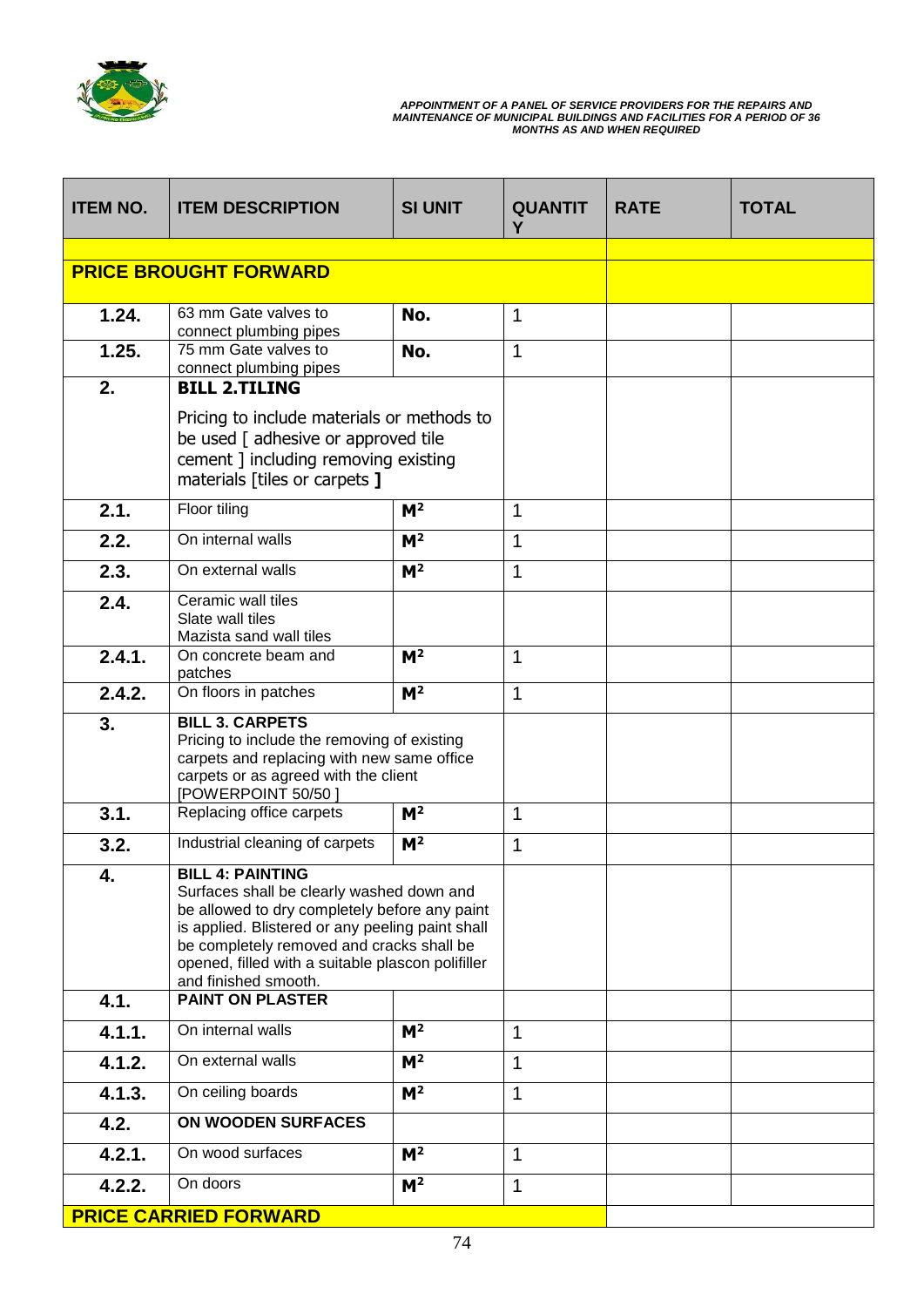

| <b>ITEM NO.</b> | <b>ITEM DESCRIPTION</b>                                                                                                                                       | <b>SI UNIT</b> | <b>QUANTIT</b><br>Y | <b>RATE</b> | <b>TOTAL</b> |
|-----------------|---------------------------------------------------------------------------------------------------------------------------------------------------------------|----------------|---------------------|-------------|--------------|
|                 |                                                                                                                                                               |                |                     |             |              |
|                 | <b>PRICE BROUGHT FORWARD</b>                                                                                                                                  |                |                     |             |              |
| 4.2.3.          | On skirting's                                                                                                                                                 | M <sup>2</sup> | $\mathbf{1}$        |             |              |
| 4.3.            | <b>PAINT OF STEEL</b><br><b>SURFACES</b>                                                                                                                      |                |                     |             |              |
| 4.3.1.          | On corrugated roof sheeting                                                                                                                                   | M <sup>2</sup> | 1                   |             |              |
| 4.3.2.          | On waterproofing                                                                                                                                              | M <sup>2</sup> | 1                   |             |              |
| 4.3.3.          | On perimeter fence panels                                                                                                                                     | M <sup>2</sup> | $\mathbf 1$         |             |              |
| 4.3.4.          | On roof-gutters                                                                                                                                               | M <sup>2</sup> | 1                   |             |              |
| 4.3.5.          | On steel palisade panel                                                                                                                                       | M <sup>2</sup> | 1                   |             |              |
| 5.              | <b>BILL 5: IRONMONGERY</b><br>Prices are to include screwing to in concrete,<br>Wood, or steel brickwork with plaster or tiled<br>finish.                     |                |                     |             |              |
| 5.1.            | 400mm cylinder lockset                                                                                                                                        | No.            | 1                   |             |              |
| 5.2.            | Door handles [set]                                                                                                                                            | No.            | 1                   |             |              |
| 5.3.            | Mahogany office door<br>[complete with locks and<br>handles <sup>1</sup>                                                                                      | No.            | 1                   |             |              |
| 5.4.            | Door hinges<br>[each]                                                                                                                                         | No.            | 1                   |             |              |
| 5.5.            | Semi solid flush doors with<br>meranti concealed vertical<br>edge strips hung to steel<br>frames                                                              | No.            | 1                   |             |              |
| 5.6.            | 19 x 76 mm meranti skirting                                                                                                                                   | No.            | $\mathbf 1$         |             |              |
| 5.7.            | Repair the machine bay doors<br>[heavy duty roller doors] at<br>the Fire Stations.                                                                            | No.            | 1                   |             |              |
| 5.8.            | Install sliding gate wheel kits                                                                                                                               | No.            | $\mathbf{1}$        |             |              |
| 5.9.            | Install 3 x 1.8 steel palisade<br>panel                                                                                                                       | No.            | 1                   |             |              |
| 5.10.           | Replace a leaking or<br>damaged corrugated roof<br>sheeting                                                                                                   | M <sup>2</sup> | $\mathbf{1}$        |             |              |
| 6.              | <b>BILL 6: CEILINGS AND PARTITIONS</b><br>Items shall be deemed to be fixed with<br>hardened steel nails or pins or shot pinned to<br>brick work or concrete. |                |                     |             |              |
| 6.1.            | Ceiling suspended below<br>timber or steel roof trusses                                                                                                       | M <sup>2</sup> | 1                   |             |              |
| 6.2.            | Install new office partition 5 x<br>5 new partition                                                                                                           | M <sup>2</sup> | 1                   |             |              |
| 6.3.            | Demolish existing partition.                                                                                                                                  | M <sup>2</sup> | 1                   |             |              |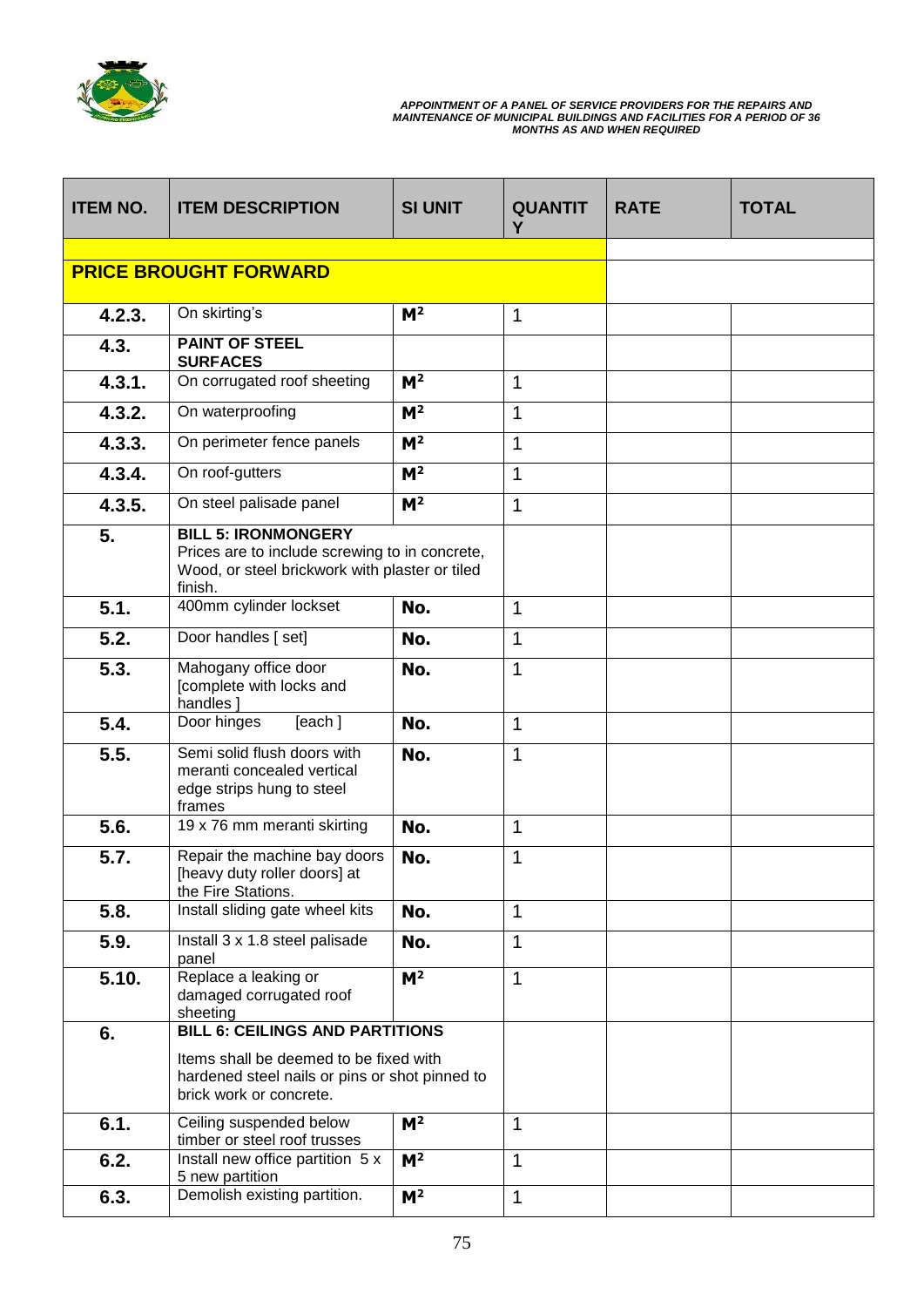

| <b>ITEM NO.</b> | <b>ITEM DESCRIPTION</b>                                                                                                                                                                                    | <b>SI UNIT</b> | <b>QUANTIT</b><br>Y | <b>RATE</b> | <b>TOTAL</b> |
|-----------------|------------------------------------------------------------------------------------------------------------------------------------------------------------------------------------------------------------|----------------|---------------------|-------------|--------------|
|                 | <b>PRICE CARRIED FORWARD</b>                                                                                                                                                                               |                |                     |             |              |
|                 | <b>PRICE BROUGHT FORWARD</b>                                                                                                                                                                               |                |                     |             |              |
| 7.              | <b>BILL 7: WATERPROOFING</b><br>Waterproofing of roofs, basement, etc.<br>shall be laid to even falls to outlets with<br>necessary ridges, hips and valleys                                                |                |                     |             |              |
| 7.1.            | On roof in parches                                                                                                                                                                                         | M <sup>2</sup> | $\mathbf{1}$        |             |              |
| 7.2.            | On retaining walls                                                                                                                                                                                         | M <sup>2</sup> | 1                   |             |              |
| 7.3.            | On walls                                                                                                                                                                                                   | M <sup>2</sup> | 1                   |             |              |
| 7.4.            | On top and side of parapet<br>walls                                                                                                                                                                        | M <sup>2</sup> | 1                   |             |              |
| 7.5.            | On bottom and side of box<br>gutters                                                                                                                                                                       | M <sup>2</sup> | 1                   |             |              |
| 7.6.            | On face brick parapet walls                                                                                                                                                                                | M <sup>2</sup> | $\mathbf 1$         |             |              |
| 7.7.            | On glass dome                                                                                                                                                                                              | M <sup>2</sup> | $\mathbf 1$         |             |              |
| 7.8.            | On basement                                                                                                                                                                                                | M <sup>2</sup> | $\mathbf{1}$        |             |              |
| 8.              | <b>BILL 8: JOINT SEALANTS</b><br>Sealants must be approved and be suitable<br>for the surfaces to be applied and include<br>testing to ensure water tightness. [Maplastic<br>Smart]                        |                |                     |             |              |
| 8.1.            | Sealing around penetrations<br>through walls                                                                                                                                                               | M <sup>2</sup> | $\mathbf{1}$        |             |              |
| 8.2.            | Sealing joints between<br>aluminium sky light and<br>brickwork                                                                                                                                             | M <sup>2</sup> | $\mathbf{1}$        |             |              |
| 8.3.            | Sealing between aluminum<br>windows and brickwork                                                                                                                                                          | M <sup>2</sup> | $\mathbf{1}$        |             |              |
| 9.              | <b>BILL 9: ELECTRICAL INSTALLATIONS</b><br>Electrical installations shall include the<br>replacement of fused electrical components<br>by a qualified electrician using approved<br>electrical components. |                |                     |             |              |
| 9.1.            | <b>Replace the following</b><br>electrical components:                                                                                                                                                     |                |                     |             |              |
| 9.1.1.          | 20 Amp circuit breaker                                                                                                                                                                                     | No.            | 1                   |             |              |
| 9.1.2.          | 30 Amp circuit breaker                                                                                                                                                                                     | No.            | $\mathbf{1}$        |             |              |
| 9.1.3.          | 60 Amp circuit breaker                                                                                                                                                                                     | No.            | 1                   |             |              |
| 9.1.4.          | Three Phase circuit breaker                                                                                                                                                                                | No.            | 1                   |             |              |
| 9.2.            | <b>Replace the following fused</b><br>light bulbs:                                                                                                                                                         |                |                     |             |              |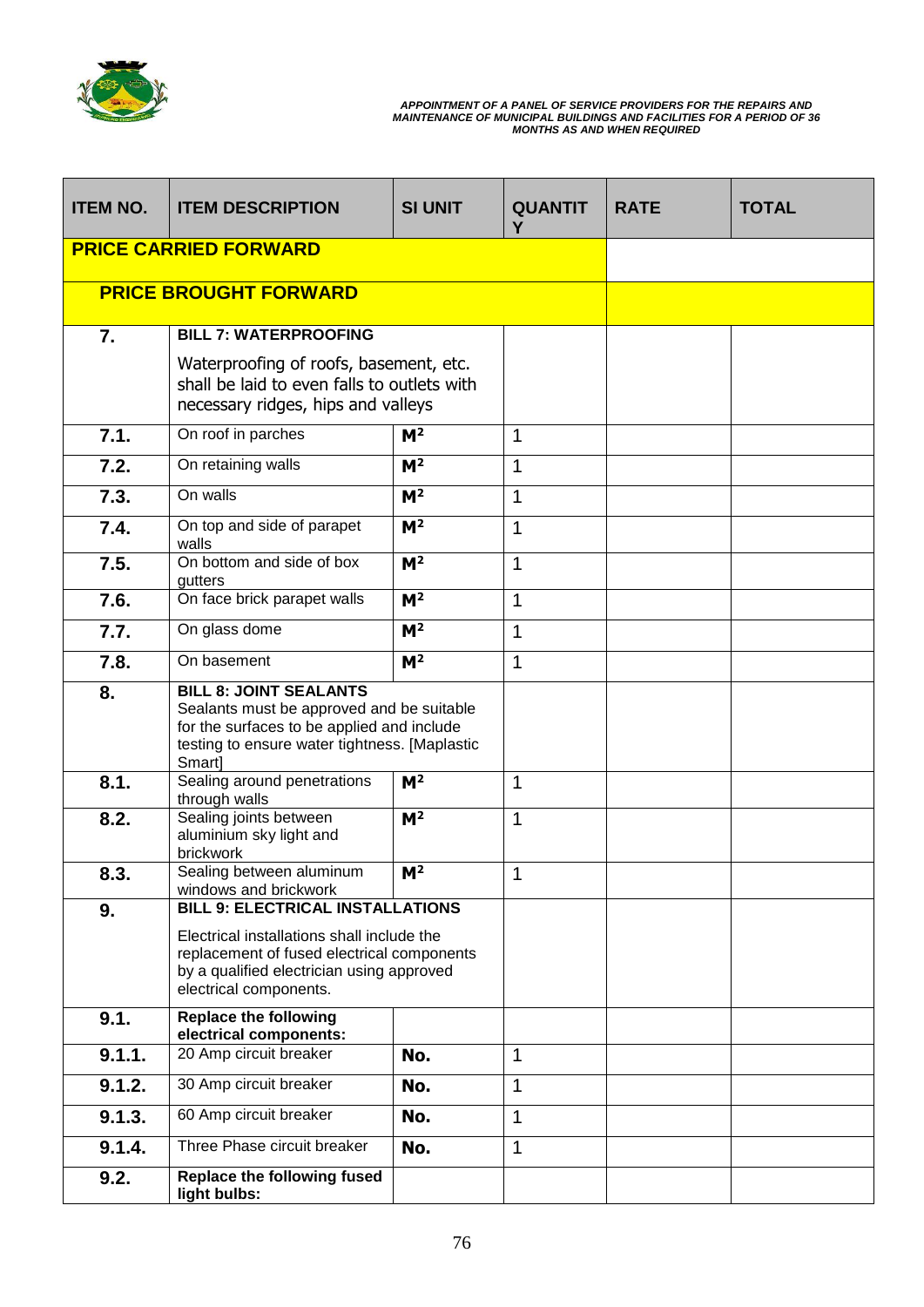

| <b>ITEM NO.</b> | <b>ITEM DESCRIPTION</b>                                                                                                               | <b>SI UNIT</b>   | <b>QUANTIT</b><br>Υ | <b>RATE</b> | <b>TOTAL</b> |
|-----------------|---------------------------------------------------------------------------------------------------------------------------------------|------------------|---------------------|-------------|--------------|
| 9.2.1.          | Office bulbs [TL 554W/840]                                                                                                            | No.              | 1                   |             |              |
|                 | <b>PRICE CARRIED FORWARD</b>                                                                                                          |                  |                     |             |              |
|                 | <b>PRICE BROUGHT FORWARD</b>                                                                                                          |                  |                     |             |              |
| 9.2.2.          | Corridor bulbs [PL-C 4P]                                                                                                              | No.              | 1                   |             |              |
| 9.2.3.          | Bathroom bulbs [PL-S 4P<br>9W/840]                                                                                                    | No.              | 1                   |             |              |
| 9.2.4.          | Committee room bulbs [MR-<br>16 12V50W]                                                                                               | No.              | 1                   |             |              |
| 9.2.5.          | Council Chamber bulbs [TL3<br>24W/840]                                                                                                | No.              | 1                   |             |              |
| 9.2.6.          | Area lighting bulbs<br>[240V]<br>160W]                                                                                                | No.              | 1                   |             |              |
| 10.             | <b>BILL 10: BUMPER RAILS</b>                                                                                                          |                  |                     |             |              |
|                 | Bumper rails installations price shall include<br>all material and consumables.                                                       |                  |                     |             |              |
| 10.1.           | Installation of stainless-steel<br>bumper rails around the<br>building as may be directed<br>by the client                            | m                | 1                   |             |              |
| 10.2.           | Installation of 30mm, thick<br>granite tops suitable for<br>counters, bathroom slabs.                                                 | m                | $\mathbf 1$         |             |              |
| 11.             | <b>BILL 11: GLASS AND ALUMINIUM</b>                                                                                                   |                  |                     |             |              |
| 11.1.           | Installation of stainless steel<br>balustrades as directed by the<br>client                                                           | m                | 1                   |             |              |
| 11.2.           | Repair aluminum doors by<br>inserting new lock system and<br>hinges                                                                   | No.              | 1                   |             |              |
| 11.3.           | Replace cracked 3 x 500<br>shutter proof glass                                                                                        | $\overline{M^2}$ | 1                   |             |              |
| 11.4.           | Replace a 3 x 500 cracked<br>shatterproof glass                                                                                       | M <sup>2</sup>   | 1                   |             |              |
| 12.             | <b>BILL 12: OFFICE ACCOMMODATION</b>                                                                                                  |                  |                     |             |              |
| 12.1.           | Rental of Mobile park homes<br>units [ prefab buildings ]<br>complete with electrical and<br>air-conditioning<br>installations(6mx4m) | No.              | 1                   |             |              |
| 12.2.           | Rental Public mobile toilets<br>units                                                                                                 | No.              | $\mathbf 1$         |             |              |
| 12.3.           | Rental of VIP Mobile toilets<br>units                                                                                                 | No.              | 1                   |             |              |
| 13.             | BILL 13: Open up blocked rainwater<br>downpipes, drains etc.                                                                          |                  |                     |             |              |
| 13.1.           | Open up and clean storm<br>water catch-pits                                                                                           | m                | $\mathbf{1}$        |             |              |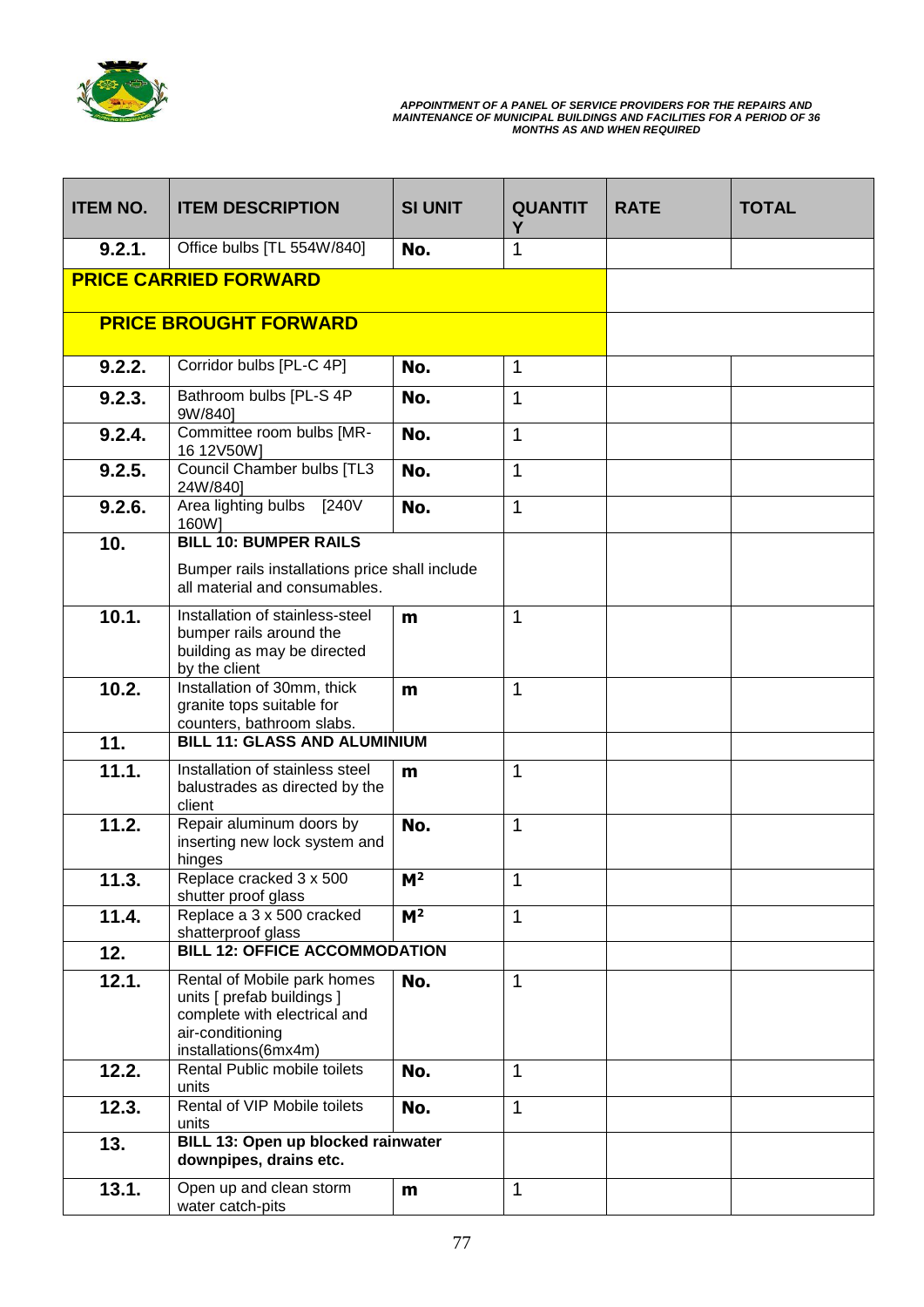

| <b>ITEM NO.</b> | <b>ITEM DESCRIPTION</b>                                                                                                                                                                                                      | <b>SI UNIT</b> | <b>QUANTIT</b><br>Υ | <b>RATE</b> | <b>TOTAL</b> |
|-----------------|------------------------------------------------------------------------------------------------------------------------------------------------------------------------------------------------------------------------------|----------------|---------------------|-------------|--------------|
| 13.2.           | Open up and clean rain water<br>outlets                                                                                                                                                                                      | m              | 1                   |             |              |
| 13.3.           | Open up and clean existing<br>steel box gutters                                                                                                                                                                              | m              | 1                   |             |              |
|                 | <b>PRICE CARRIED FORWARD</b>                                                                                                                                                                                                 |                |                     |             |              |
|                 | <b>PRICE BROUGHT FORWARD</b>                                                                                                                                                                                                 |                |                     |             |              |
| 14.             | <b>BILL 14: SUSPENDED CEILINGS</b>                                                                                                                                                                                           |                |                     |             |              |
| 14.1.           | Install suspended ceiling nor<br>exceeding 1000mm below<br>timber or steel roof trusses                                                                                                                                      | M <sup>2</sup> | 1                   |             |              |
| 15.             | <b>BILL 15: PLASTERING</b>                                                                                                                                                                                                   |                |                     |             |              |
| 15.1.           | On internal walls                                                                                                                                                                                                            | M <sup>2</sup> | 1                   |             |              |
| 15.2.           | On external walls                                                                                                                                                                                                            | M <sup>2</sup> | 1                   |             |              |
| 15.3.           | On parapet walls                                                                                                                                                                                                             | $M^2$          | 1                   |             |              |
| 15.4.           | On top of parapet walls                                                                                                                                                                                                      | M <sup>2</sup> | $\mathbf{1}$        |             |              |
| 16.             | <b>BILL16: ELECTRICAL WATER HEATERS /</b><br><b>GEYSERS.</b><br>Prices to include geyser tray and connections                                                                                                                |                |                     |             |              |
|                 | in accordance with the manufacturer<br>specifications.                                                                                                                                                                       |                |                     |             |              |
| 16.1.           | 10 liter geyser [[kwikot]                                                                                                                                                                                                    | No.            | $\mathbf 1$         |             |              |
| 16.2.           | 100-liter geyser                                                                                                                                                                                                             | No.            | 1                   |             |              |
| 16.3.           | 150 liter geyser                                                                                                                                                                                                             | No.            | 1                   |             |              |
| 17.             | <b>BILL 18: FLOOR / WALL COVERINGS</b>                                                                                                                                                                                       |                |                     |             |              |
| 17.1.           | Interlocking floor tiles: 450<br>x 450 mm                                                                                                                                                                                    |                |                     |             |              |
| 17.1.1.         | On floors and landings                                                                                                                                                                                                       | M <sup>2</sup> | 1                   |             |              |
| 17.1.2.         | On risers of stairs                                                                                                                                                                                                          | M <sup>2</sup> | 1                   |             |              |
| 17.2.           | 500 x 500 Heavy duty carpet<br>tiles                                                                                                                                                                                         |                |                     |             |              |
| 17.2.1.         | On floors and landings                                                                                                                                                                                                       | M <sup>2</sup> | 1                   |             |              |
| 18.             | <b>HACKING UP/OFF AND REMOVING</b><br><b>FLOOR TILES AND WALL FINISHES</b><br><b>INCLUDING REMOVING OF MORTAR</b><br><b>BEDOR BECKING AND PREPARING</b><br><b>CONCRETE OR BRICK SURFACES FOR</b><br><b>NEW TILE FINISHES</b> |                |                     |             |              |
| 18.1.           | 300mm wide granite tiles from<br>walls in patches                                                                                                                                                                            | M <sup>2</sup> | 1                   |             |              |
| 18.2.           | Sandstone cladding from<br>walls                                                                                                                                                                                             | M <sup>2</sup> | 1                   |             |              |
| 18.3.           | 300 x 150mm tiles from walls<br>in patches                                                                                                                                                                                   | M <sup>2</sup> | 1                   |             |              |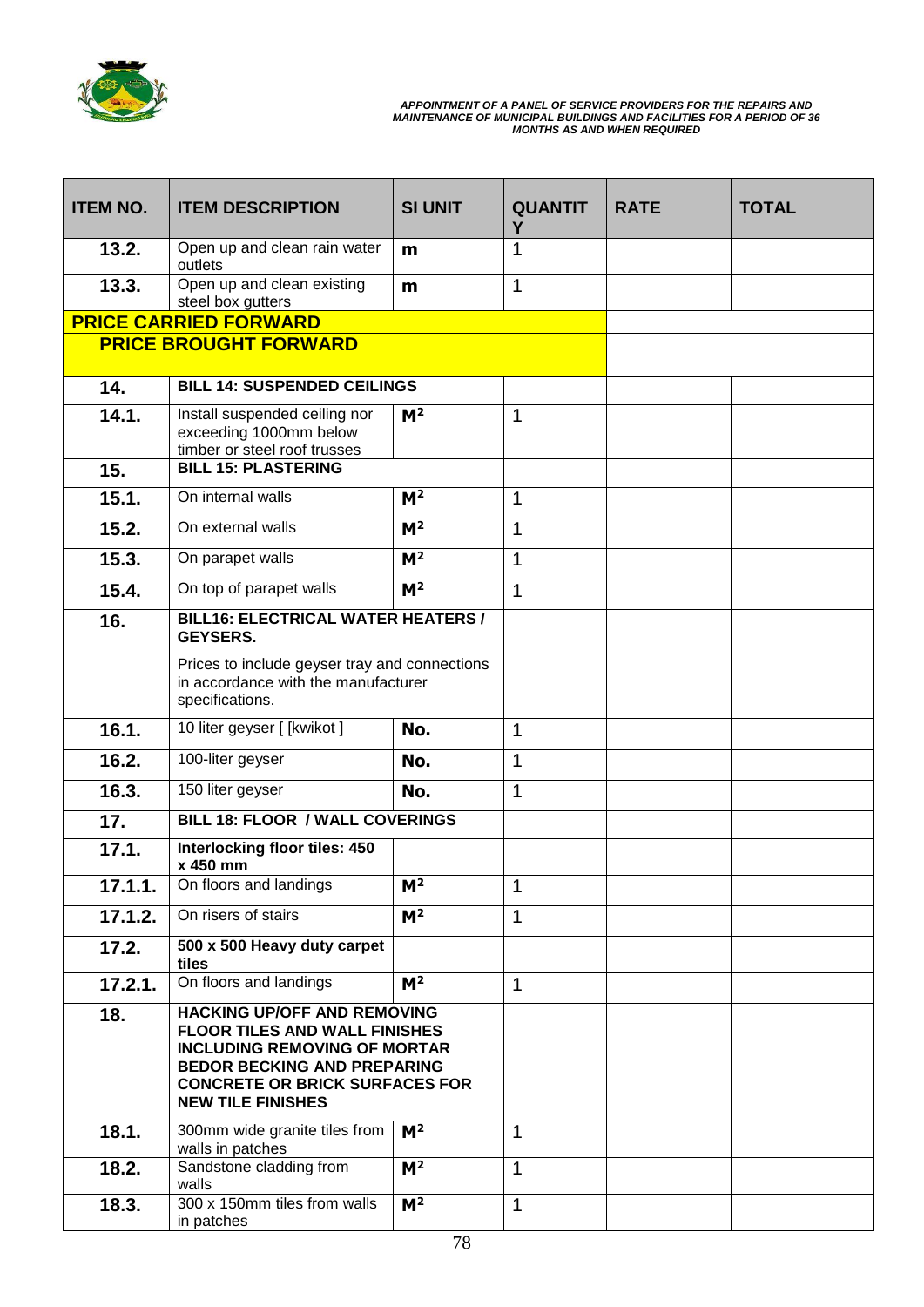

| <b>ITEM NO.</b> | <b>ITEM DESCRIPTION</b>                                                                    | <b>SI UNIT</b> | <b>QUANTIT</b><br>Υ | <b>RATE</b> | <b>TOTAL</b> |
|-----------------|--------------------------------------------------------------------------------------------|----------------|---------------------|-------------|--------------|
| 18.4.           | 400 x 200mm tiles from walls<br>in patches                                                 | M <sup>2</sup> | 1                   |             |              |
| 18.5.           | 400 x 400mm tiles from walls<br>in patches                                                 | M <sup>2</sup> | 1                   |             |              |
|                 | <b>PRICE CARRIED FORWARD</b>                                                               |                |                     |             |              |
|                 | <b>PRICE BROUGHT FORWARD</b>                                                               |                |                     |             |              |
| 18.6.           | Mazista tiles from floors                                                                  | M <sup>2</sup> | $\mathbf 1$         |             |              |
| 18.7.           | Mazista marble tiles from<br>floors                                                        | M <sup>2</sup> | 1                   |             |              |
| 18.8.           | <b>BILL 19: SANITARY</b><br><b>PLUMBING</b>                                                |                |                     |             |              |
| 18.9.           | Class 0 copper pipes and<br>fittings with soldered type<br>connections:                    |                |                     |             |              |
| 18.9.1.         | 15mm pipes                                                                                 | M              | 1                   |             |              |
| 18.9.2.         | 22mm pipes                                                                                 | M              | 1                   |             |              |
| 18.9.3.         | 28mm pipes                                                                                 | M              | 1                   |             |              |
| 18.10.          | uPVC pipes for above ground<br>installations:                                              |                |                     |             |              |
| 18.10.1.        | 40mm pipes                                                                                 | M              | 1                   |             |              |
| 18.10.2.        | 50mm pipes                                                                                 | M              | 1                   |             |              |
| 18.10.3         | 110mm pipes                                                                                | M              | $\mathbf{1}$        |             |              |
| 18.11.          | Water supply to fire<br>appliances[ Galvanized steel<br>pipes]:                            |                |                     |             |              |
| 18.11.1.        | 25mm fittings                                                                              | No.            | 1                   |             |              |
| 18.11.2.        | 50mm elbow                                                                                 | No.            | 1                   |             |              |
| 18.11.3.        | 50mm Tee                                                                                   | No.            | 1                   |             |              |
| 18.11.4.        | 50 x 25mm Reducer                                                                          | No.            | 1                   |             |              |
| 18.11.5.        | 50mm flanged adaptor                                                                       | No.            | 1                   |             |              |
| 19.             | <b>BILL 20. REMOVING OF EXISTING WORK</b>                                                  |                |                     |             |              |
| 19.1.           | Breaking up and removing<br>existing paving blocks,<br>kerbing etc.                        | M <sup>2</sup> | $\mathbf 1$         |             |              |
| 19.2.           | Breaking and removing<br>concrete paving blocks and<br>set aside for re-use                | M <sup>2</sup> | 1                   |             |              |
| 19.3.           | Breaking and removing<br>brickwork                                                         | M <sup>2</sup> | $\mathbf{1}$        |             |              |
| 19.4.           | Removing of existing tile<br>adhesive/plaster and prepare<br>surface for new installations | M <sup>2</sup> | $\mathbf{1}$        |             |              |
| 20.             | <b>BILL 21. ROOF COVERINGS</b>                                                             |                |                     |             |              |